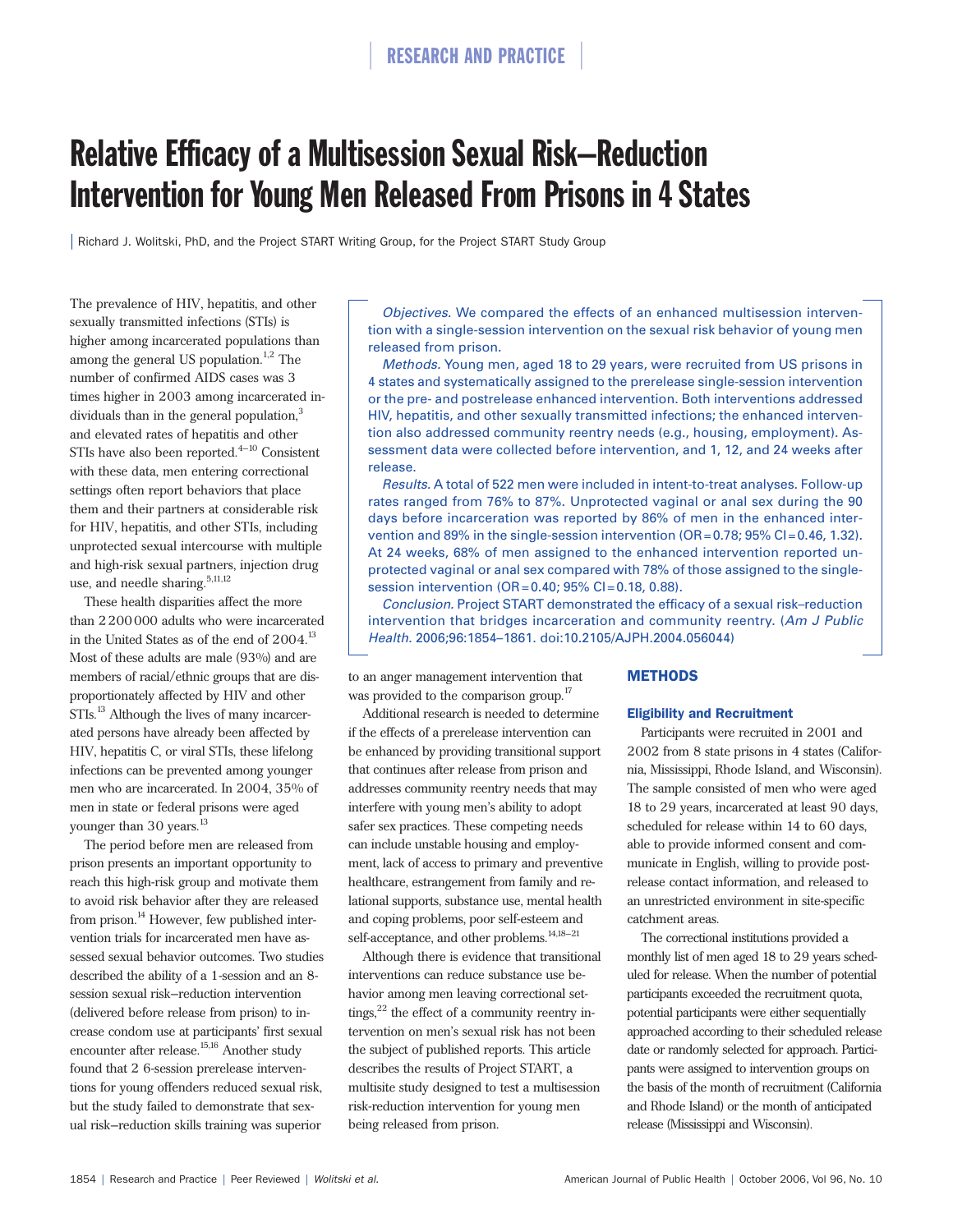### **Incentives**

Reimbursements for completing all 4 assessments ranged from \$180 to \$200 across sites. In addition to monetary incentives, participants were offered free condoms, resource materials, and a \$10 reimbursement for transportation or childcare costs for all activities conducted outside a correctional facility. To facilitate follow-up, all participants were offered a no-cost pager, which they were allowed to keep.

### Interventions

The intervention trial was informed by extensive formative research.5,7,20,23–25 On the basis of this research, 2 interventions—a single-session intervention and an enhanced intervention—were compared. Both interventions incorporated features of prevention case management,  $26,27$  motivational interviewing,  $28$ and harm reduction.<sup>29</sup>

The single-session intervention was based on a brief HIV-risk assessment and riskreduction planning intervention for incarcerated men.<sup>16</sup> It consisted of a 60- to 90-minute individual session that was conducted approximately 2 weeks before release. The interventionist assessed the participant's HIV/AIDS, hepatitis, and STI knowledge and risk behavior and helped the participant develop a personal risk-reduction plan. The interventionist provided information, skills training, and referrals as required and worked with the participant to identify incremental steps toward risk reduction.

The enhanced intervention consisted of 2 scheduled individual sessions before release and 4 scheduled sessions at 1, 3, 6, and 12 weeks after release. The first in-prison session was the same as the single-session intervention. The second in-prison session focused on community reentry needs and included assessment, planning, and problem solving, and facilitated referral for housing, employment, financial problems, social relationships, substance abuse and mental health treatment, legal problems, and avoiding reincarceration. The postrelease sessions involved review and updating of the plan developed during previous sessions, including discussion of facilitators of and barriers to implementing the risk-reduction plan. Inprison sessions lasted 60 to 90 minutes; the

postrelease sessions were 30 to 60 minutes. Additional sessions were offered to enhanced intervention participants as needed during the intervention period.

### Assessment Procedures and Measures

Participants were assessed before release and 1 week, 12 weeks, and 24 weeks after release. In Mississippi, Rhode Island, and Wisconsin, assessments were conducted using the Questionnaire Development System audio computer-assisted self-interview technology (Nova Research Company, Bethesda, Md). Because prison policies in California prohibited the use of laptop computers, this site used interviewer-administered questionnaires. Separate staff conducted assessment and intervention activities in all sites.

Each assessment measured life circumstances, utilization of community resources and prevention services, substance use, sexual practices, HIV and STI beliefs, depression and coping, and demographic characteristics. The reporting period for most prerelease assessment items was the 90 days before incarceration. The 1-week assessment addressed the period since release from prison, and the 12 and 24-week assessments addressed the time since the previous assessment. The assessments were limited to risk behavior that occurred in the community. In-prison risk behavior was assessed only in a supplemental study that was conducted after the 24-week assessment.30

Primary outcomes, which were defined at the start of the study, were sexual practices with any, main, and nonmain partners and nonsterile injection drug use. Sexual practices were assessed separately for main and nonmain sexual partners. Main partners were defined as "someone you feel a special emotional attachment or commitment to." All other partners were considered to be nonmain partners. Partner-specific information was collected for the most recent main partner and the most recent nonmain partner during the reporting period. Aggregate information was collected for other main and nonmain partners. For each type of partner, the number of times each type of sex was performed (i.e., vaginal intercourse, insertive and receptive oral sex, insertive and receptive anal sex) and the number of times

condoms were used for each type of sex were assessed. The questionnaire also assessed whether each type of partner was perceived to be an "at-risk" partner, which was defined as a partner who: (1) had ever injected drugs, (2) had ever smoked crack, (3) had ever traded sex for money or drugs, (4) had ever had an STI, (5) currently had other sexual partners, or (6) was HIV seropositive.

Responses to the sex behavior items were combined to form dichotomous variables representing unprotected vaginal or anal sex at last sex with any partner and with an at-risk partner. Separate dichotomous variables were calculated for unprotected intercourse during the entire recall period for any, main, and nonmain partners.

Lifetime history of injection drug use was assessed by asking participants if they had ever injected any drugs, including steroids. Recent use of injection drugs was assessed by first asking participants about the use of specific drugs and then asking if each drug had been injected.

Reincarceration was defined *a priori* as a secondary outcome. Reincarceration was assessed by asking participants whether they had been held in a jail or prison for at least 1 night. Reincarceration was also assessed by documenting whether follow-up assessments were conducted in a correctional facility.

### Analyses

Intent-to-treat analyses were conducted that compared the 2 intervention groups at each postrelease follow-up. For the 1-week follow-up, outcomes were modeled with SAS Version 8.2 logistic regression (SAS Institute Inc, Cary, NC). The 12-week and 24-week follow-up data were analyzed separately from the 1-week data because of differences in the recall periods. Each outcome was modeled as either a binary or an ordinal variable with nonlinear mixed models. All models included indicator variables for intervention arm, site, assessment visit (12- and 24-week analyses only), and all 2-way and 3-way interactions. Analyses controlled for the number of days spent free in the community and, for risk behavior, preincarceration levels of the outcome behavior.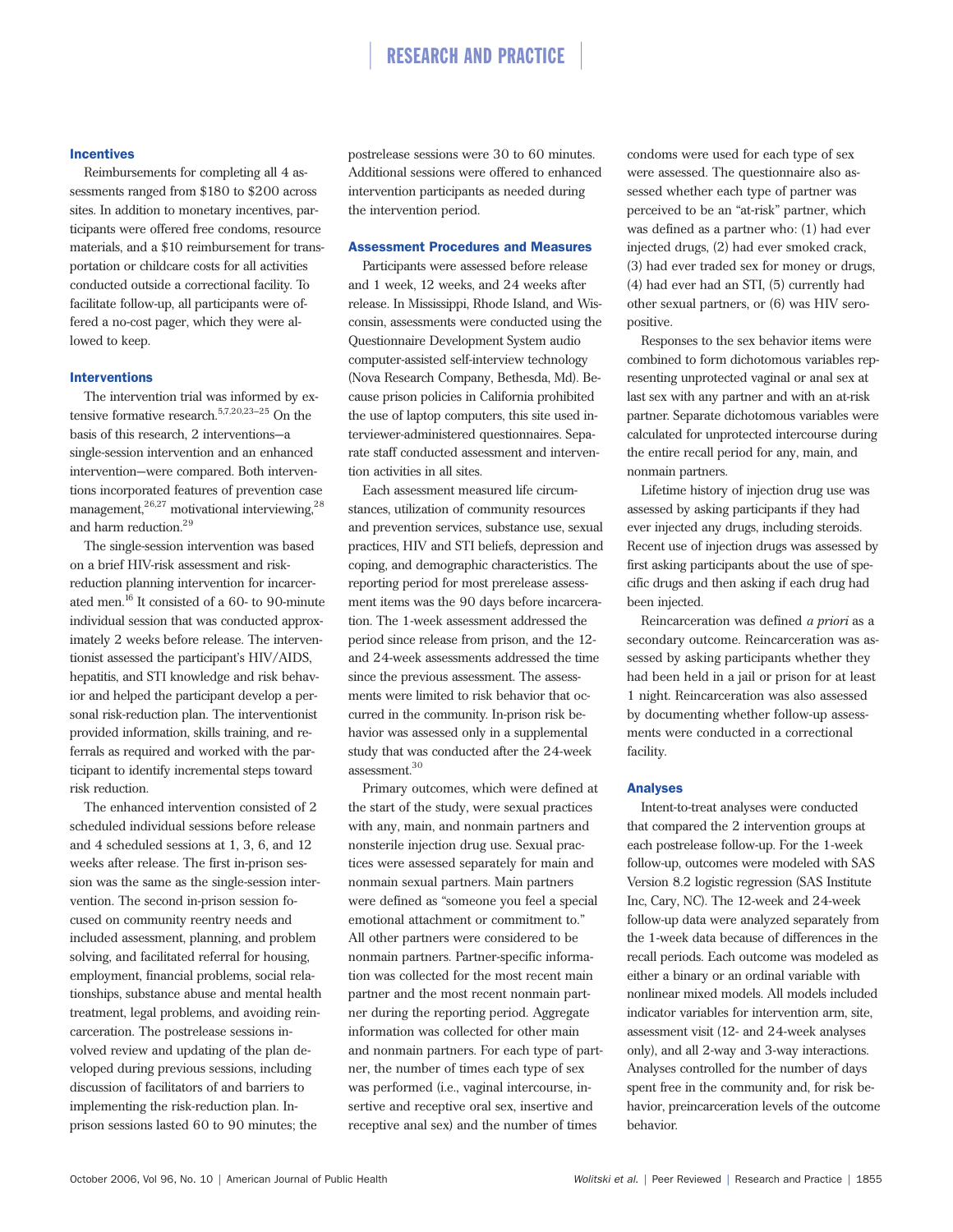### **TABLE 1—Project START Recruitment and Study Participation Rates**

|                                    | Total, No./     | Single-Session<br>Intervention, No./ | Enhanced Intervention, No./ |  |  |
|------------------------------------|-----------------|--------------------------------------|-----------------------------|--|--|
|                                    | Denominator (%) | Denominator (%)                      | Denominator (%)             |  |  |
| Recruitment                        |                 |                                      |                             |  |  |
| Attempted to contact               | 830 (100)       | 400/400 (100)                        | 430/430 (100)               |  |  |
| Contacted                          | 724/830 (87.2)  | 354/400 (88.5)                       | 370/430 (86.0)              |  |  |
| Screened-eligible                  | 592/724 (81.8)  | 294/354 (83.1)                       | 298/370 (80.1)              |  |  |
| Consented                          | 561/592 (94.8)  | 281/294 (95.6)                       | 280/298 (94.0)              |  |  |
| Prerelease activities              |                 |                                      |                             |  |  |
| Assessed and released <sup>a</sup> | 522/561 (93.0)  | 259/281 (92.2)                       | 263/280 (93.9)              |  |  |
| Intervention session 1             | 503/522 (96.4)  | 244/259 (94.2)                       | 259/263 (98.5)              |  |  |
| Intervention session 2             | .               | .                                    | 233/263 (88.6)              |  |  |
| Postrelease assessments            |                 |                                      |                             |  |  |
| Week 1                             | 449/522 (86.0)  | 226/259 (87.3)                       | 223/263 (84.8)              |  |  |
| Week 12                            | 414/522 (79.3)  | 198/259 (76.4)                       | 216/263 (82.1)              |  |  |
| Week 24                            | 432/522 (82.7)  | 213/259 (82.2)                       | 219/263 (83.3)              |  |  |
| Postrelease intervention sessions  |                 |                                      |                             |  |  |
| Week 1                             | .               | .                                    | 210/263 (79.8)              |  |  |
| Week 3                             | .               | .                                    | 173/263 (65.8)              |  |  |
| Week 6                             | .               | .                                    | 173/263 (65.8)              |  |  |
| Week 12                            | .               | $\cdots$                             | 196/263 (74.5)              |  |  |

*Note.* START = Sexually Transmitted Disease and AIDS Risk Reduction Trial.

<sup>a</sup>Satisfied inclusion criteria for intent-to-treat analyses.

# RESULTS

### Participants and Participation Rates

Of the 830 men selected for recruitment, 724 (87%) were contacted, and 561 (77%) were screened, determined to be eligible, and provided informed consent (Table 1). Of these, 522 (93%) initiated the prerelease assessment and were released from prison to a nonrestrictive environment, thus meeting criteria for inclusion in the intent-to-treat analyses. Characteristics of these men are shown in Table 2. Most had been tested previously for HIV (88%); 2 reported that they were HIVseropositive. Almost all had 1 or more sexual partners during the 90 days before incarceration  $(M=5.0; SD=9.4)$ , and unprotected sexual intercourse was common. Few  $(n=11)$ had sex with a male partner during this period. The single-session intervention and enhanced intervention groups were comparable, except that the single-session intervention group was more likely to have been tested for HIV (Table 2).

Table 1 presents attendance rates for both interventions. In the enhanced intervention,

67% received 5 or more of the 6 scheduled sessions. A total of 91 optional enhanced intervention sessions were delivered to 49 participants, of whom 61% received 1 additional session. Retention for follow-up assessments ranged from 76% to 87% (Table 1), and there were no significant differences between intervention groups at any follow-up. There were no significant differences in prerelease characteristics or risk behavior for men who returned for follow-up versus those who were lost to follow-up at any given postrelease assessment.

#### Sexual Behavior

No significant differences were observed between the single-session intervention group and the enhanced intervention group before the last enhanced intervention session was delivered after the 12-week assessment (Table 3). At 1 week, the enhanced intervention group reported slightly lower rates of unprotected intercourse compared with the single-session intervention group. At 12 weeks, this pattern was observed for

all behaviors, but these differences did not achieve statistical significance.

Significant differences between groups were observed at the 24-week assessment, which was scheduled 12 weeks after the last enhanced intervention session. At 24 weeks, the enhanced intervention group was significantly less likely than the single-session intervention group to report unprotected vaginal or anal intercourse during their most recent sexual encounter (Table 3). They were also less likely than men in the single-session intervention group to report any unprotected intercourse in the reporting period. When sexual behaviors with main and nonmain partners were analyzed separately, the observed effects were explained by differences in unprotected intercourse with main, but not nonmain, sexual partners (Table 3).

An additional series of analyses was conducted to determine whether differences between the enhanced intervention and singlesession intervention groups could be explained by differences in the amount of time that had elapsed since intervention. For the single-session intervention group, all follow-up assessments were conducted after the intervention was completed. The only assessment conducted after all enhanced intervention sessions were delivered was the 24-week assessment. Thus, additional comparisons were made with data collected at the 12-week assessment for the single-session intervention group and the 24-week assessment for the enhanced intervention group. These assessment periods best approximated a 3-month postintervention follow-up for both groups.

Results of these analyses showed that fewer men in the enhanced intervention group reported unprotected intercourse during their most recent sexual encounter compared with men in the single-session intervention group (Table 3). The enhanced intervention group was also significantly less likely to report unprotected intercourse during any sexual encounter since the last assessment than was the single-session intervention group. When analyzed by partner type, the enhanced intervention group was less likely than the single-session intervention group to report unprotected intercourse with a main partner, but there were no differences for nonmain partners.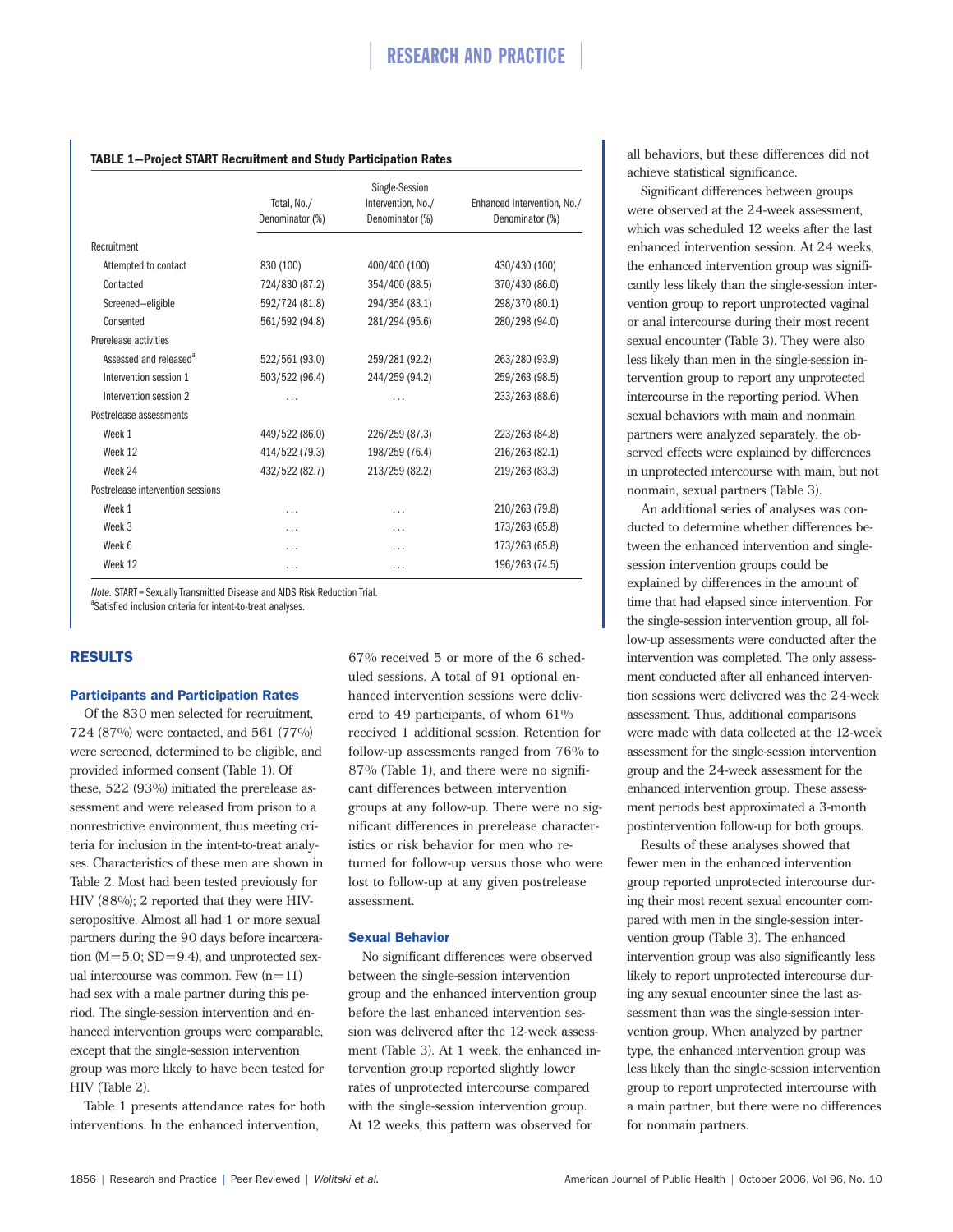# **TABLE 2—Selected Characteristics of Participants Assigned to Single-Session Intervention (SSI) or Enhanced Intervention (EI), Measured at Prerelease Assessment**

|                                                               |                      | Intervention Group, No. (%) |                      |            |
|---------------------------------------------------------------|----------------------|-----------------------------|----------------------|------------|
|                                                               | Overall No./         | SSI No./                    | El No. /             |            |
|                                                               | Denominator, n = 522 | Denominator, n = 259        | Denominator, n = 263 | $\chi^2 P$ |
| Site                                                          |                      |                             |                      |            |
| California                                                    | 146/522 (28.0)       | 72/259 (27.8)               | 74/263 (28.1)        | .99        |
| Mississippi                                                   | 65/522 (12.5)        | 31/259(12.0)                | 34/263 (12.9)        |            |
| Rhode Island                                                  | 152/522 (29.1)       | 76/259 (29.3)               | 76/263 (28.9)        |            |
| Wisconsin                                                     | 159/522 (30.5)       | 80/259 (30.9)               | 79/263 (30.0)        |            |
| Age                                                           |                      |                             |                      |            |
| 18-21 years                                                   | 171/522 (22.6)       | 88/259 (34.0)               | 83/263 (31.6)        | .69        |
| $22-25$ years                                                 | 249/522 (47.7)       | 124/259 (47.9)              | 125/263 (47.5)       |            |
| $26-29$ years                                                 | 102/522 (19.5)       | 47/259 (18.1)               | 55/263 (20.9)        |            |
| Race/ethnicity                                                |                      |                             |                      |            |
| White, non-Hispanic                                           | 118/522 (22.6)       | 58/259 (22.4)               | 60/263 (22.8)        | .53        |
| Black, non-Hispanic                                           | 271/522 (51.9)       | 135/259 (52.1)              | 136/263 (51.7)       |            |
| Hispanic, any race                                            | 72/522 (13.8)        | 40/259 (15.4)               | 32/263 (12.2)        |            |
| Other, non-Hispanic                                           | 61/522(11.7)         | 26/259 (10.0)               | 35/263 (13.3)        |            |
| Education                                                     |                      |                             |                      |            |
| Less than high school                                         | 233/519 (44.9)       | 117/257 (45.5)              | 116/262 (44.3)       | .78        |
| High-school graduate/GED                                      | 286/519 (55.1)       | 140/257 (54.5)              | 146/262 (55.7)       |            |
| Marital status                                                |                      |                             |                      |            |
| Single, divorced, widowed                                     | 486/513 (94.7)       | 242/254 (95.3)              | 244/259 (94.2)       | .59        |
| Married                                                       | 27/513(5.3)          | 12/254(4.7)                 | 15/259 (5.8)         |            |
| Type of sexual partners <sup>a</sup>                          |                      |                             |                      |            |
| No sexual partner                                             | 14/516 (2.7)         | 5/254(2.0)                  | 9/262(3.4)           | .52        |
| Main only                                                     | 135/516 (26.2)       | 67/254 (26.4)               | 68/262 (26.0)        |            |
| Nonmain only                                                  | 71/516 (13.8)        | 31/254 (12.2)               | 40/262 (15.3)        |            |
| Main and nonmain                                              | 296/516 (57.4)       | 151/254 (59.4)              | 145/262 (55.3)       |            |
| Any at-risk partner                                           | 341/516 (66.1)       | 166/254 (65.4)              | 175/262 (66.8)       | .73        |
| At-risk main partner                                          | 195/516 (37.8)       | 95/254 (37.4)               | 100/262 (38.2)       | .86        |
| At-risk nonmain partner                                       | 270/510 (52.9)       | 135/252 (53.6)              | 135/258 (52.3)       | .78        |
| Unprotected sexual intercourse                                |                      |                             |                      |            |
| Unprotected vaginal/anal sex<br>with any partner <sup>a</sup> | 452/516 (87.6)       | 226/254 (89.0)              | 226/262 (86.3)       | .35        |
| Unprotected vaginal/anal sex                                  | 390/511 (76.3)       | 201/252 (79.8)              | 189/259 (73.0)       | .07        |
| with main partner <sup>a</sup>                                |                      |                             |                      |            |
| Unprotected vaginal/anal sex                                  | 248/513 (48.3)       | 119/252 (47.2)              | 129/261 (49.4)       | .62        |
| with nonmain partner <sup>a</sup>                             |                      |                             |                      |            |
| Unprotected vaginal/anal sex                                  | 404/509 (79.4)       | 206/251 (82.1)              | 198/258 (76.7)       | .14        |
| at last sexual intercourse <sup>a</sup>                       |                      |                             |                      |            |
| Unprotected vaginal/anal sex                                  | 173/512 (33.8)       | 88/251 (35.1)               | 85/261 (32.6)        | .55        |
| with at-risk partner at                                       |                      |                             |                      |            |
| last sexual intercourse <sup>a,b</sup>                        |                      |                             |                      |            |
| Drug use                                                      |                      |                             |                      |            |
| Marijuana use <sup>a</sup>                                    | 409/518 (78.9)       | 198/256 (77.3)              | 211/262 (80.4)       | .37        |
| Other noninjection drug use <sup>a</sup>                      | 256/519 (49.3)       | 124/256 (48.4)              | 132/263 (37.5)       | .69        |
| Injection drug use-ever used                                  | 41/519 (7.9)         | 19/256 (7.4)                | 22/263 (8.4)         | .69        |
| Injection drug use <sup>a</sup>                               | 32/519(6.2)          | 14/256(5.5)                 | 18/263 (6.8)         | .52        |
|                                                               |                      |                             |                      | Continued  |

### Injection Drug Use

Few participants reported injection drug use at the 1-week (4/224 single-session intervention, 2/220 enhanced intervention), 12-week (7/194 single-session intervention, 5/207 enhanced intervention), or 24-week assessment (7/196 single-session intervention, 7/180 enhanced intervention). Given the low prevalence of injection drug use in both groups, outcome analyses were not performed.

## Reincarceration

Reincarceration was common in both intervention groups—44% reported at 24 weeks that they had been in a jail or prison at least once since release. By contrast with the patterns observed for sexual risk, there was a significant difference between the single-session intervention and enhanced intervention groups for self-reported reincarceration previous to, but not after, the conclusion of the enhanced intervention. At 12 weeks, more men in the enhanced intervention group reported that they had been reincarcerated compared with the single-session intervention group (38.9% vs 26.9%; adjusted OR=2.60; 95%  $CI=1.09, 6.23$ . This difference was not significant at the 24-week assessment (49.1% enhanced intervention vs 39.8% singlesession intervention; adjusted OR=1.19; 95% CI=0.81, 4.52).

Differences in self-reported reincarceration were qualified by an intervention group by site interaction that approached significance at 12 weeks (*P*=.061), and was not present at 24 weeks (*P*=.54). At 12 weeks, in California only, the enhanced intervention group was significantly more likely to report having been reincarcerated than the single-session intervention group (64.5% vs 27.9%, respectively; OR=12.26; 95% CI=2.58, 58.17). No significant differences in reincarceration rates between enhanced intervention and singlesession intervention participants were observed in any of the other sites.

There was no significant difference between groups in the percentage of assessments that were conducted in jail or prison at either the 12-week (22.2% enhanced intervention vs 16.2% single-session intervention; adjusted OR=0.86; 95% CI=0.33, 2.29) or the 24-week assessment (31.5% enhanced intervention vs 23.0% single-session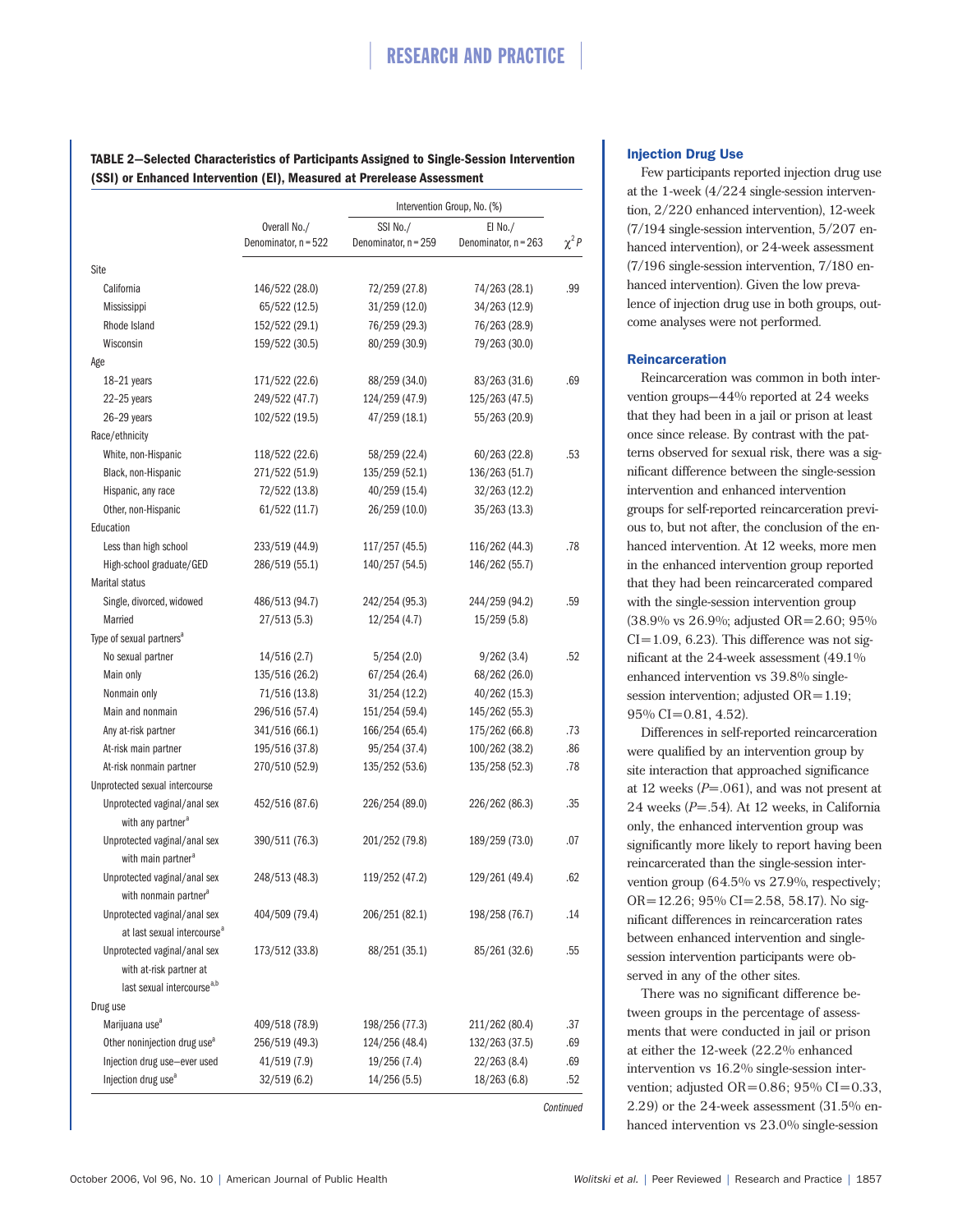### **TABLE 2—***Continued*

| Ever tested for HIV              | 451/513 (87.9) | 230/253 (90.9) | 221/260 (85.0) | .04 |
|----------------------------------|----------------|----------------|----------------|-----|
| Previous incarcerations-lifetime |                |                |                |     |
| 0                                | 22/507(4.3)    | 12/251 (4.8)   | 10/256(3.9)    | .71 |
| $1 - 3$                          | 123/507 (24.3) | 61/251 (24.3)  | 62/256 (24.2)  |     |
| $4 - 6$                          | 120/507 (23.7) | 57/251 (22.7)  | 63/256 (24.6)  |     |
| $7 - 9$                          | 102/507 (20.1) | 56/251 (22.3)  | 46/256 (18.0)  |     |
| 10 or more                       | 140/507 (27.6) | 65/251 (25.9)  | 75/256 (29.3)  |     |
|                                  |                |                |                |     |

*Note.* GED = general equivalency diploma.

<sup>a</sup>During the 3 months before the current incarceration.

<sup>b</sup>Partner described by participant as having a history of injecting drug use, crack cocaine use, exchange of sex for money or drugs, sexually transmitted infection, HIV infection, or who currently has other sexual partners.

intervention; adjusted OR=2.22; 95% CI= 0.71, 6.91). A significant intervention group by site interaction was present at 12 weeks (*P*<.05), but not at 24 weeks (*P*=.86). At 12 weeks, the enhanced intervention group in California was significantly more likely to have been assessed in jail or prison than the single-session intervention group (56.5% enhanced intervention vs 18.0% single-session

intervention; adjusted OR=8.78; 95% CI= 2.12, 36.34). No significant differences were observed in the other sites.

# **DISCUSSION**

Project START demonstrated that a multisession community-reentry intervention can lead to lower rates of sexual risk behavior

among young men who are released from prison. Significantly lower rates of unprotected intercourse were observed at 24 weeks for men assigned to the enhanced intervention compared with those assigned to the singlesession intervention. These differences continued to be present even when differences in the amount of time since the last intervention contact were taken into account. This success is noteworthy given the difficulties inherent in working in correctional settings, including restricted access to participants, limited private space, negative attitudes toward prevention activities among some correctional staff, and restrictions on HIV-prevention materials in prison.<sup>31</sup>

Prerelease data from Project START support the need to provide HIV, STI, and hepatitis risk-reduction interventions to incarcerated men. The majority of men in both intervention groups reported unprotected intercourse before incarceration. Unprotected intercourse with main partners was reported by 76% of participants, and nearly half

# **TABLE 3—Postrelease Sexual Practices Reported by Scheduled Time of Postrelease Assessment for Single-Session Intervention (SSI) and Enhanced Intervention (EI) Groups, No. (%)**

|                                                                 | 1 Week                                |                                        |                                                |                                       | 24 Weeks<br>12 Weeks                 |                                                |                                                  | $El$ at 24<br>weeks vs SSI             |                                                |                                                               |
|-----------------------------------------------------------------|---------------------------------------|----------------------------------------|------------------------------------------------|---------------------------------------|--------------------------------------|------------------------------------------------|--------------------------------------------------|----------------------------------------|------------------------------------------------|---------------------------------------------------------------|
|                                                                 | SSI No./<br>Denominator.<br>$n = 226$ | $EI$ No./<br>Denominator,<br>$n = 223$ | Adjusted OR <sup>a</sup><br>$(95% \text{ Cl})$ | SSI No./<br>Denominator,<br>$n = 198$ | EI No./<br>Denominator.<br>$n = 216$ | Adjusted OR <sup>o</sup><br>$(95% \text{ Cl})$ | SSI <sub>No./</sub><br>Denominator.<br>$n = 213$ | $EI$ No./<br>Denominator.<br>$n = 219$ | Adjusted OR <sup>b</sup><br>$(95% \text{ Cl})$ | at 12 weeks<br>Adjusted OR <sup>b</sup><br>$(95% \text{ Cl})$ |
| Unprotected vaginal/anal sex                                    | 105/219                               | 90/217                                 | 0.74                                           | 128/181                               | 123/203                              | 0.57                                           | 131/191                                          | 101/171                                | 0.48                                           | 0.45                                                          |
| at last sexual intercourse                                      | (47.9)                                | (41.5)                                 | (0.48, 1.15)                                   | (70.7)                                | (60.6)                               | (0.29, 1.13)                                   | (68.6)                                           | (59.1)                                 | (0.24, 0.95)                                   | (0.22, 0.91)                                                  |
| Unprotected vaginal/anal sex                                    | 114/223                               | 95/218                                 | 0.64                                           | 147/190                               | 142/207                              | 0.56                                           | 151/193                                          | 122/179                                | 0.40                                           | 0.45                                                          |
| with any partner                                                | (51.1)                                | (43.6)                                 | (0.44, 1.04)                                   | (77.4)                                | (68.6)                               | (0.26, 1.17)                                   | (78.2)                                           | (68.2)                                 | (0.18, 0.88)                                   | (0.20, 0.98)                                                  |
| Unprotected vaginal/anal sex                                    | 86/219                                | 82/217                                 | 0.99                                           | 115/187                               | 117/203                              | 0.87                                           | 126/191                                          | 94/173                                 | 0.30                                           | 0.43                                                          |
| with a main partner                                             | (39.3)                                | (37.8)                                 | (0.63, 1.54)                                   | (61.5)                                | (57.6)                               | (0.40, 1.89)                                   | (66.0)                                           | (54.3)                                 | (0.13, 0.71)                                   | (0.19, 0.99)                                                  |
| Unprotected vaginal/anal sex                                    | 35/223                                | 24/218                                 | 0.63                                           | 64/188                                | 58/207                               | 0.62                                           | 61/192                                           | 57/179                                 | 0.99                                           | 0.73                                                          |
| with a nonmain partner                                          | (15.7)                                | (11.0)                                 | (0.33, 1.20)                                   | (34.0)                                | (28.0)                               | (0.40, 1.89)                                   | (31.8)                                           | (31.8)                                 | (0.50, 1.94)                                   | (0.38, 1.40)                                                  |
| Unprotected vaginal/anal sex                                    | 39/220                                | 42/217                                 | 0.99                                           | 61/182                                | 51/203                               | 0.53                                           | 46/194                                           | 44/174                                 | 0.87                                           | 0.42                                                          |
| with at-risk partner at last<br>sexual intercourse <sup>c</sup> | (17.7)                                | (19.4)                                 | (0.58, 1.70)                                   | (33.5)                                | (25.1)                               | (0.28, 1.02)                                   | (23.7)                                           | (25.3)                                 | (0.41, 1.86)                                   | (0.20, 0.90)                                                  |

Note. OR = odds ratio: CI = confidence interval. Numbers for specific sexual practices may be lower than the total number of men interviewed at a given assessment because only sexual practices in the community were assessed. Questions about sexual practices were not asked of men who were continuously incarcerated during the follow-up period. Data are missing in only a small number of cases because a question was skipped or a participant declined to answer.

<sup>a</sup>Odds ratios estimated from a logistic model that included intervention group, site, covariates for days in community, and the outcome measured at the prerelease interview as well as 2-way arm by site interactions

<sup>b</sup>Odds ratios estimated from a nonlinear mixed model that included intervention group, site, time (12 or 24 weeks), covariates for days in community, and the outcome measured at the prerelease interview as well as 2-way and 3-way interactions among arm, site, and time.

<sup>c</sup>Partner described by the participant as having a history of injecting drug use, crack cocaine use, exchange of sex for money or drugs, sexually transmitted infection, HIV infection, or who currently has other sexual partners.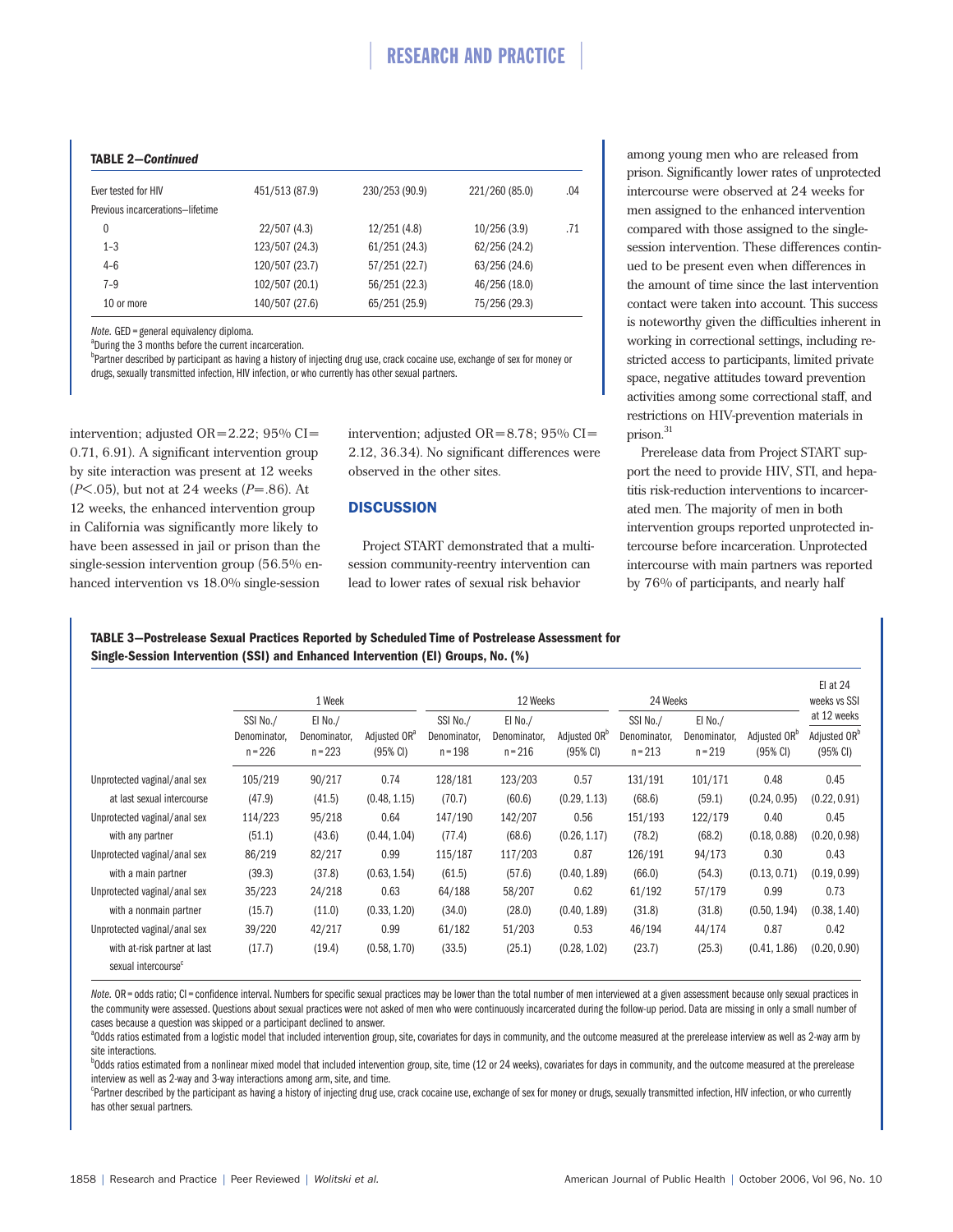(48%) had unprotected sexual intercourse with a nonmain partner. These rates of unprotected intercourse are of particular concern given that two thirds of participants believed that 1 or more of their partners had a risk factor for HIV, STI, or hepatitis. The rates of substance use observed in this sample represent another public health concern— 49% of participants had used noninjection drugs during the 3 months before incarceration, and 8% had ever injected drugs. Together, these data support the need for a concerted public health effort to reduce the effects of risky sexual practices and substance abuse on the health of incarcerated young men and their sexual partners.

The enhanced intervention tested in this study addressed sexual risk within the context of competing issues affecting young men's ability to successfully reenter the community. These issues may limit the ability of at-risk persons to maintain safer sex practices, but few sexual risk–reduction interventions have addressed competing life issues. Exceptions include interventions for at-risk women<sup>32</sup> and injection drug users,  $33$  as well as prevention case management, which the Centers for Disease Control and Prevention endorses for high-risk populations with multiple needs. $26,27$ Previous evaluations of case management interventions that addressed sexual risk either lacked a comparison group or found no difference in risk between those who received case management and those who did not.27,34–36 The present findings contribute new evidence supporting the effectiveness of prevention case management and other individually tailored interventions that address sexual risk within the context of competing threats to health and well-being.

Although the enhanced intervention was associated with lower rates of sexual risk with all partners relative to the single-session intervention, the intervention effect was specific to sexual practices with main partners. This was an unexpected finding, given that other intervention trials have shown greater reductions in risk with nonmain partners than with main partners.37–39 The lower rates of unprotected sexual intercourse with main partners in the enhanced intervention group may have substantial public health benefits. Given the increased burden of STIs among incarcerated

men, reductions in risk behavior protect the health of these men's sexual partners. They also protect men with high-risk partners. Before incarceration, a third of study participants had a main partner who was described as having 1 or more risks for HIV, hepatitis, or other STIs.

The present findings are consistent with previous research, which showed that unprotected intercourse is more common with main than with nonmain partners.  $38,40,41$  The ability of the enhanced intervention to differentially motivate behavior change with main, but not nonmain partners, may be explained in part by the relatively low rates of unprotected intercourse with nonmain partners reported at prerelease and postrelease assessments. These rates were notably lower at follow-up in both the enhanced intervention and single-session intervention groups, suggesting that they may have been affected by potential influences that were common to both groups (e.g., HIV testing or other prevention services received during incarceration, the single-session intervention, free condoms).

It is unlikely that the between-group difference in self-reported reincarceration at 12 weeks was caused by the enhanced intervention. In previous studies, behavioral interventions and prerelease planning with follow-up after release have reduced reincarceration.  $^{\mathrm{I7,42}}$ Significant differences in reincarceration rates were observed in only 1 of 4 sites, suggesting that this finding may be an artifact of site-specific differences in follow-up procedures. In this site, a community-based organization that works within local prisons (and is near the prison) was responsible for conducting intervention activities and following participants assigned to the enhanced intervention through the 12-week assessment. A university-based team with experience tracing communitybased samples followed the single-session intervention participants. This team also was responsible for following the enhanced intervention participants *after* the 12-week assessment. The community-based organization was more familiar with prison personnel and procedures, which may have made it easier for its staff to gain access to men who were reincarcerated. This explanation is consistent with the differences in reincarceration that were observed at 12 weeks, but not at 24

weeks, when both intervention groups were followed by the university-based team.

A number of limitations should be noted. First, the enhanced intervention was compared with a single-session intervention that controlled for experimental demand but not attention, which raises the possibility that increased staff contact alone could explain differences between the enhanced intervention and single-session intervention groups. Second, the enhanced intervention group was followed for only 12 weeks after the last intervention session; thus, it is not known whether behavior changes were sustained over a longer period of time. Third, data on the risk characteristics of sexual partners were not available for all individual partners. Thus, we could not assess the number of risky partners or condom use specifically with these partners. Finally, it is not known whether results are generalizable to other incarcerated populations.

These limitations are offset by a number of strengths. The use of nonbiased assignment, the comparability of intervention groups at the prerelease assessment, high retention rates for follow-up assessments, and the lack of differential attrition bolster the study's internal reliability. The multisite nature of the project, low refusal rates, and nonbiased selection of research participants strengthen the external reliability of study findings.

Efforts to reduce HIV, hepatitis, and other STIs among incarcerated men can make an important contribution to community health, but the potential benefits of such efforts have not been fully realized.<sup>19</sup> The enhanced intervention tested in Project START provides an evidence-based strategy for reducing sexual risk and should be considered for use with other young men in correctional settings. Given the disproportionate burden of disease in this population, there is an urgent need for health departments and community-based organizations to work with correctional institutions to improve the health of these men, their partners, and their communities.  $\blacksquare$ 

### About the Authors

*Richard J. Wolitski is with the National Center for HIV, STD, and TB Prevention, Centers for Disease Control and Prevention, Atlanta, Ga.*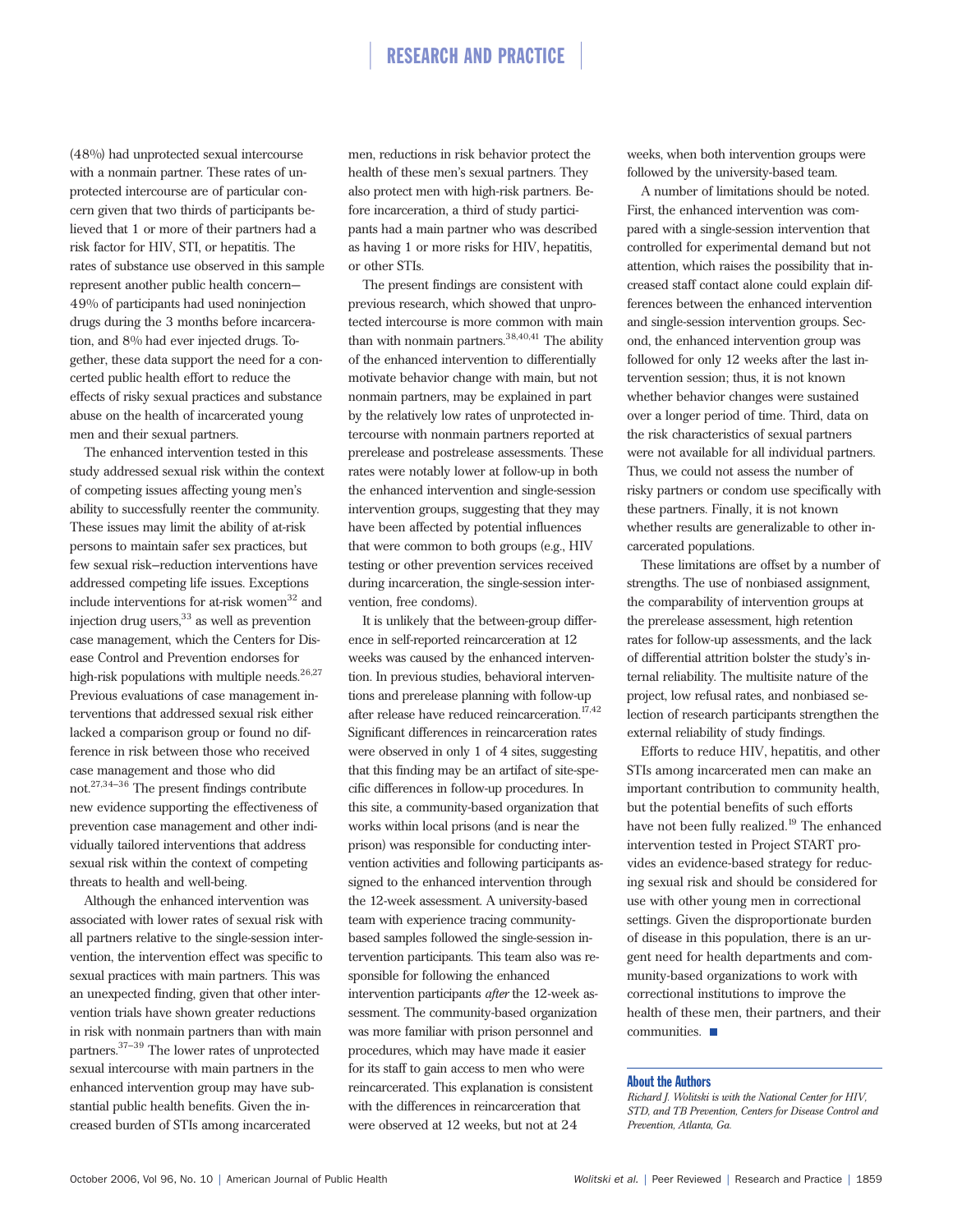*Requests for reprints should be sent to Richard J. Wolitski, PhD, Prevention Research Branch, Divisions of HIV and AIDS Prevention, National Center for HIV, STD, and TB Prevention, Centers for Disease Control and Prevention, 1600 Clifton Rd NE (MS E–37), Atlanta, GA 30333 (e-mail: rwolitski@cdc.gov).*

*This article was accepted October 31, 2005.*

**Note.** *The findings and conclusions in this report are those of the authors and do not necessarily represent the views of the Centers for Disease Control and Prevention.*

### **Contributors**

R.J. Wolitski led the writing group for this article. Members of the Project START Study Group worked collaboratively to design the study, develop intervention and assessment materials, plan statistical analyses, and interpret study findings.

#### Human Participant Protection

All research activities were approved by institutional review boards at the Centers for Disease Control and Prevention (CDC) and each of the institutions funded under the cooperative agreement. As an additional safeguard, the project received a federal certificate of confidentiality.

#### Acknowledgments

This study was funded by the CDC through cooperative agreements with Jackson State University (CCU414879), Medical College of Wisconsin (CCU514804), Miriam Hospital (CCU114812), and the University of California, San Francisco (CCU914806).

The Project START Study Group consisted of principal investigators, investigators, and research staff from: Brown Medical School/Miriam Hospital, Providence, RI: Kathleen Morrow (principal investigator), Timothy Flanigan (principal investigator), Christine Fitzgerald, Jill Nealey-Moore, Deborah Kacanek, Ricky Lugo, Daniel Strother, Melissa Dispigno, Jaclynn Jurpewski, Michael Patterson, Jacki Hecht, Kellie Green, Gina Best, Meghan Woods, and Stephanie Paton; Centerforce, San Rafael, Calif: Barry Zack (principal investigator), Katie Kramer, Carolyn King, Annette Lerma, and Merjo Roca; CDC: Robin MacGowan (principal investigator), Richard Wolitski (principal investigator), Lisa Belcher, Andrew Margolis, Susan Moss, Ann O'Leary, John Williamson, Achintya Dey, and Kashif Iqbal; Jackson State University, Jackson, Miss: John Askew (principal investigator), Marty Fortenberry, Daryl Johnson, Moriba Lumumba, and Jerry Vardaman; Medical College of Wisconsin, Milwaukee: David Wyatt Seal (principal investigator), Tim McAuliffe, Barbara Reed, Rodney Simms, Jessica Berzowski, Don Bourque, Jeff Buckles, Mark Charles, Melanie Krapf, Kelly Malen, Ricardo Reed, and Noel Rosado; University of Alaska Anchorage: Gloria Eldridge (principal investigator); University of California, San Francisco: Olga Grinstead (principal investigator), Diane Binson, Bonnie Faigeles, Steve Gregorich, William Woods, Anthony King, Kathleen McCartney, and Jax McKee-Shapter; University of Wisconsin Medical School, Madison: James Sosman (principal investigator). Members of the writing group were: John Askew, Diane Binson, Gloria Eldridge, Timothy Flanigan, Olga Grinstead, Steve Gregorich, Robin MacGowan, Andrew Margolis, Kathleen Morrow, Susan Moss, David Wyatt Seal, James Sosman, and Barry Zack. Susan Moss and Steve Gregorich conducted the statistical analyses with input from the

principal investigators and the data analysis subcommittee (Binson, Margolis, McAuliffe, Nealy-Moore, and Williamson).

The group thanks the study participants and the departments of correction in each of the states for their many contributions to the study. We would also like to acknowledge James M. Fitterling, Juarlyn Gaiter, Julie Lifshay, Mary McFarlane, and Raymond Niaura for contributions to the early development of this study.

#### **References**

1. Hammett TM, Widom R, Epstein J, Gross M, Sifre S, Enos T. *1994 Update: HIV/AIDS and STDs in Correctional Facilities.* Washington, DC: National Institute of Justice, US Department of Justice; 1995.

2. Hammett TM, Harmon P, Maruschak LM. *1996–1997 Update: HIV/AIDS, STDs, and TB in Correctional Facilities. Issues and Practices in Criminal Justice.* Washington, DC: National Institute of Justice, US Department of Justice; 1999.

3. Maruschak LM. *HIV in Prisons, 2003: Bureau of Justice Statistics Bulletin.* Washington, DC: Office of Justice Programs, US Department of Justice; 2005; NCJ 210344.

4. Altice FL, Mostashari F, Selwyn PA, et al. Predictors of HIV infection among newly sentenced male prisoners. *J Acquir Immune Defic Syndr Hum Retrovirol.* 1998;18:444–453.

5. MacGowan RJ, Margolis A, Gaiter J, et al. Predictors of risky sex of young men after release from prison. *Int J STD AIDS.* 2003;14:519–523.

6. MacGowan RJ, Sosman J, Eldridge G, et al. Sexually transmitted infections in men with a history of incarceration. Poster presented at: XV International Conference on AIDS; July 11–16, 2004; Bangkok, Thailand.

7. Sosman JM, MacGowan RJ, Margolis AD, et al. Screening for sexually transmitted diseases and hepatitis in 18–29-year-old men recently released from prison: feasibility and acceptability. *Int J STD AIDS.* 2005;16:117–122.

8. Baillargeon J, Black SA, Pulvino J, Dunn K. The disease profile of Texas prison inmates. *Ann Epidemiol.* 2000;10:74–80.

9. Gaydos CA, Hardick J, Willard N, et al. Screening asymptomatic males for *Chlamydia trachomatis* and *Neisseria gonorrhoeae* in a detention center setting. Paper presented at: Annual Meeting of the International Society of Sexually Transmitted Disease Research; June 24-27, 2001; Berlin, Germany.

10. Mertz KJ, Voigt RA, Hutchins K, Levine WC, Jail STD Prevalence Monitoring Group. Findings from STD screening of adolescents and adults entering corrections facilities: implications for STD control strategies. *Sex Transm Dis.* 2002;29:834–839.

11. Chen JL, Bovee MC, Kerndt PR. Sexually transmitted diseases surveillance among incarcerated men who have sex with men—an opportunity for HIV prevention. *AIDS Educ Prev.* 2003;15(1 suppl A):117–126.

12. Conklin TJ, Lincoln T, Tuthill RW. Self-reported health and prior health behaviors of newly admitted correctional inmates. *Am J Public Health.* 2000;90: 1939–1941.

13. Harrison PM, Beck AJ. *Prisoners in 2004: Bureau*

*of Justice Statistics Bulletin*, Washington, DC: Office of Justice Programs, US Department of Justice; 2005; NCJ 210677.

14. Gaiter J, Doll LS. Improving HIV/AIDS prevention in prisons is good public health policy. *Am J Public Health.* 1996;86:1201–1203.

15. Grinstead O, Zack B, Faigeles B. Reducing postrelease risk behavior among HIV seropositive prison inmates: the health promotion program. *AIDS Educ Prev.* 2001;13:109–119.

16. Grinstead OA, Zack B, Faigeles B, Grossman N, Blea L. Reducing post-release HIV risk among male prison inmates: a peer-led intervention. *Criminal Justice Behav.* 1999;26:468–480.

17. St Lawrence JS, Crosby RA, Belcher L, Yazdani N, Brasfield TL. Sexual risk reduction and anger management interventions for incarcerated male adolescents: a randomized controlled trial of two interventions. *J Sex Educ Ther.* 1999;24:9–17.

18. Braithwaite RL, Hammett TM, Mayberry R. *Prisons and AIDS: A Public Health Challenge.* San Francisco, Calif: Jossey-Bass; 1996.

19. Braithwaite RL, Arriola KR. Male prisoners and HIV prevention: a call for action ignored. *Am J Public Health.* 2003;93:759–763.

20. Seal DW, Margolis AD, Sosman J, Kacanek D, Binson D, the Project START Study Group. HIV and STD risk behavior among 18- to 25-year-old men released from US prisons: provider perspectives. *AIDS Behav.* 2003;7:131–141.

21. Margolis AD, MacGowan RJ, Grinstead O, Sosman J, Iqbal K, Flanigan TP, the Project START Study Group. Unprotected sex with multiple partners: implications for HIV prevention among young men with a history of incarceration. *Sex Transm Dis.* 2006;33: 175–180.

22. Wexler HK, Magura S, Beardsley MM, Josepher H. ARRIVE: an AIDS education/relapse prevention model for high-risk parolees. *Int J Addict.* 1994;29: 361–386.

23. Buck JM, Morrow KM, Margolis A, et al. Hepatitis B vaccination in prison: the perspectives of formerly incarcerated men. *J Correctional Health Care.* 2006;12: 12–23.

24. Grinstead O, Seal DW, Wolitski R, et al. HIV and STD testing in prisons: perspectives of in-prison service providers. *AIDS Educ Prev.* 2003;15:547–560.

25. Seal DW, Belcher L, Morrow K, et al. A qualitative study of substance use and sexual behavior among 18- to 29-year-old men while incarcerated in the United States. *Health Educ Behav.* 2004;31:775–789.

26. Centers for Disease Control and Prevention. *HIV Prevention Case Management.* Atlanta, Ga: US Department of Health and Human Services; 1997. Available at: http://www.cdc.gov/hiv/pubs/hivpcmg.htm. Accessed November 1, 2005.

27. Purcell DW, DeGroff AS, Wolitski RJ. HIV prevention case management: current practice and future directions. *Health Soc Work.* 1998;23:282–289.

28. Miller WR, Rollnick S. *Motivational Interviewing: Preparing People for Change*, New York, NY: The Guilford Press; 2002.

29. Marlatt GA. *Harm Reduction: Pragmatic Strategies*